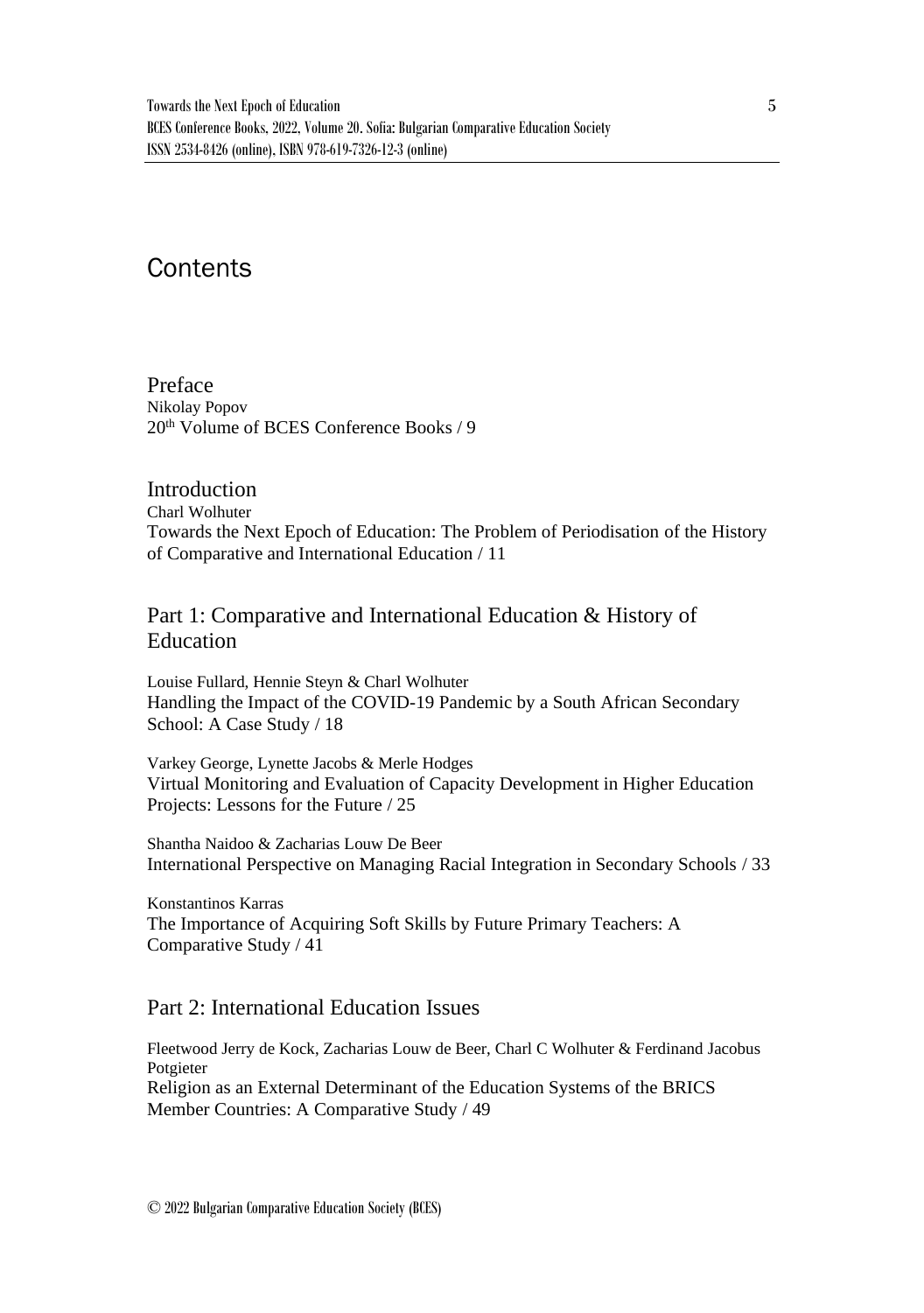Hendrik Abraham Du Plessis & Danielle Steenkamp The Structure for Teaching as a Component of the Education Systems of South Africa and India: A Comparative Study / 57

#### Johan Beckmann

Thoughts on the Impending Third Epoch of School Education Policy in South Africa / 65

Annerie Kruger, Dorita du Toit & Niekie vd Merwe Education Students' and Lecturers' Experiences of the Effectiveness of Physical Education Teacher Training in Distance Education Mode / 72

#### Martha Matashu

Education, Human Capital Formation and Economic Growth in Sub-Saharan African Countries: A Conceptual Analysis / 80

Shantha Naidoo & Noorullah Shaikhnag Managing Racial Integration in BRICS Higher Education Institutions / 87

Irem Altinkalp, Hana Vonkova & Angie Moore The Policy of Inclusion: A Comparative Analysis of Refugee Education Policies in Germany and Turkey / 94

# Part 3: School Education: Policies, Innovations, Practices & Entrepreneurship

Gillian L. S. Hilton NQT to ECT – the New Induction Programme for Teachers in England: An Overview / 101

Nicholas Sun-Keung Pang & Vera Meng-meng Yan Chasing a Balance between Equity and Quality: The New High-Quality Schools Project in Shanghai, China / 109

Gergana Sakarski Overview of the Home-schooling Phenomenon in Bulgaria / 117

Angie Moore, Hana Vonkova & Irem Altinkalp Examining the Relationship between Exposure to English in Non-Language Classes and Motivation to Use English during Free Time Activities / 124

Corene De Wet Gender Themes in Jeff Kinney's Diaries of a Wimpy Kid / 130

Godsend T. Chimbi & Loyiso C. Jita Ubuntu: The Pursuit of an Indigenous Curriculum Reform Policy in Post-colonial Lesotho, Zimbabwe and South Africa / 137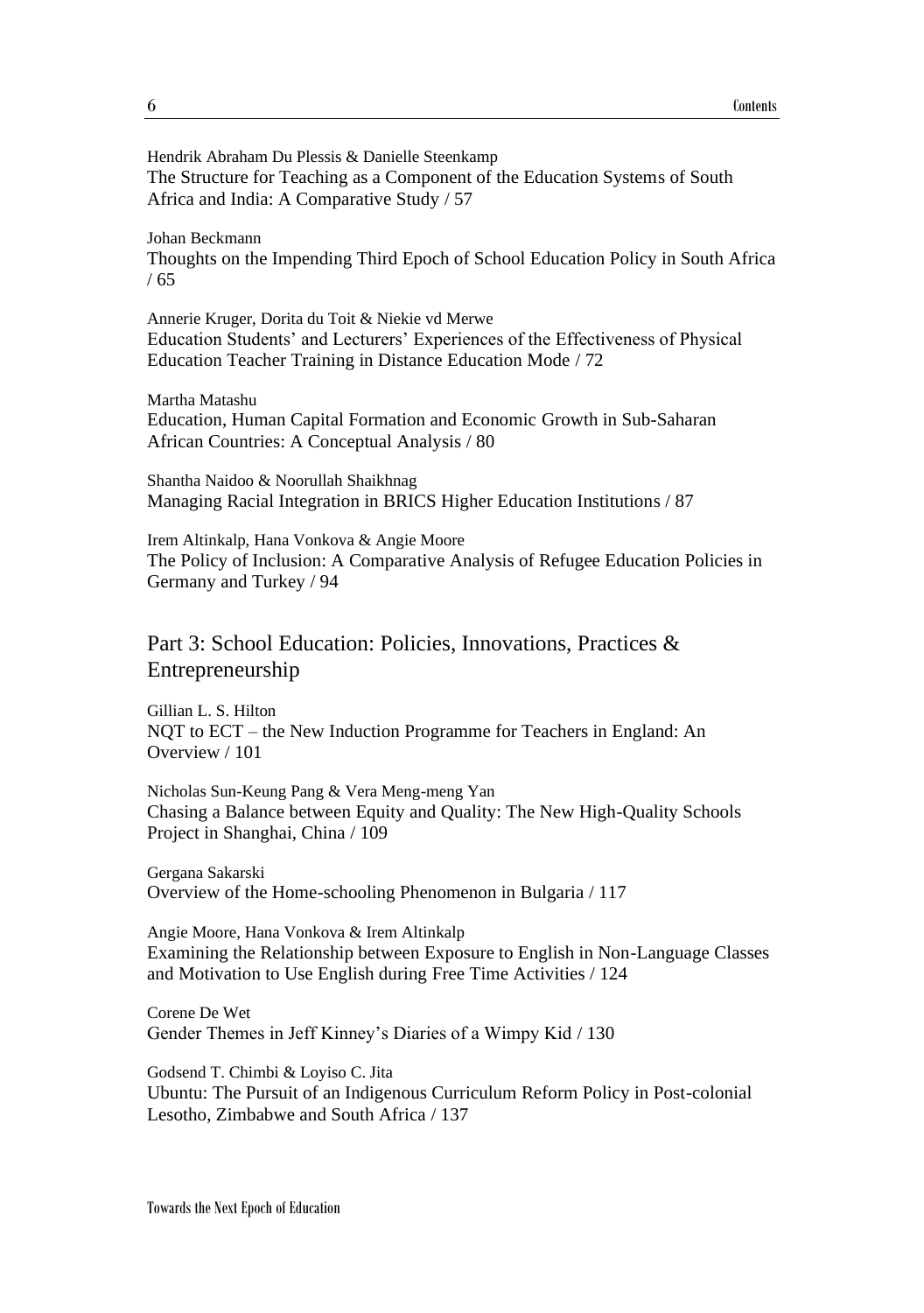Claudio-Rafael Vasquez-Martinez, Francisco Flores-Cuevas, Felipe-Anastacio Gonzalez-Gonzalez, Luz-Maria Zuñiga-Medina, Maria-De-Jesus Arjona-Ulloa, Joaquin Torres-Mata Reflections on the Training of Researchers in the Development of Educational Competences / 145

Mashraky Mustary Collaborative Governance and Civil Society: A Comparison between Japan and Bangladesh Educational Policies / 151

Raya Mihaylova

Technology as an Actor in Communication between Teachers and Parents: the Case of Electronic Diaries / 159

### Part 4: Higher Education & Teacher Education and Training

Su Xu

Beginning Teachers Training System in Shanghai: How to Guarantee the Teaching Profession from the Start? / 166

James Michael Brant

Teacher Care, a Fulcrum for Excellent and Equitable Education and Society or As Goes Teacher Care, So Goes Society / 174

Gordana Stankovska, Imran Memedi & Svetlana Pandilovska Grncarovska Impact of COVID-19 on Higher Education: Challenges and Opportunities / 181

Snježana Dobrota Preschool Children's Music Preferences for Classical Music and World Music / 189

## Part 5: Law and Education

René Beyers & André du Plessis Professional Discretion of School Principals: A South African Education Law Perspective / 196

Sharon Thabo Mampane & Tebogo Jillian Mampane ECCE Centre Managers' Understanding of Instructional Leadership in Rural South Africa / 203

## Part 6: Research Education & Research Practice

Zoltán Rónay & Ewelina K Niemczyk Institutional Autonomy and Academic Freedom in the Light of National Regulatory Frameworks: Glance at Hungary and South Africa / 209